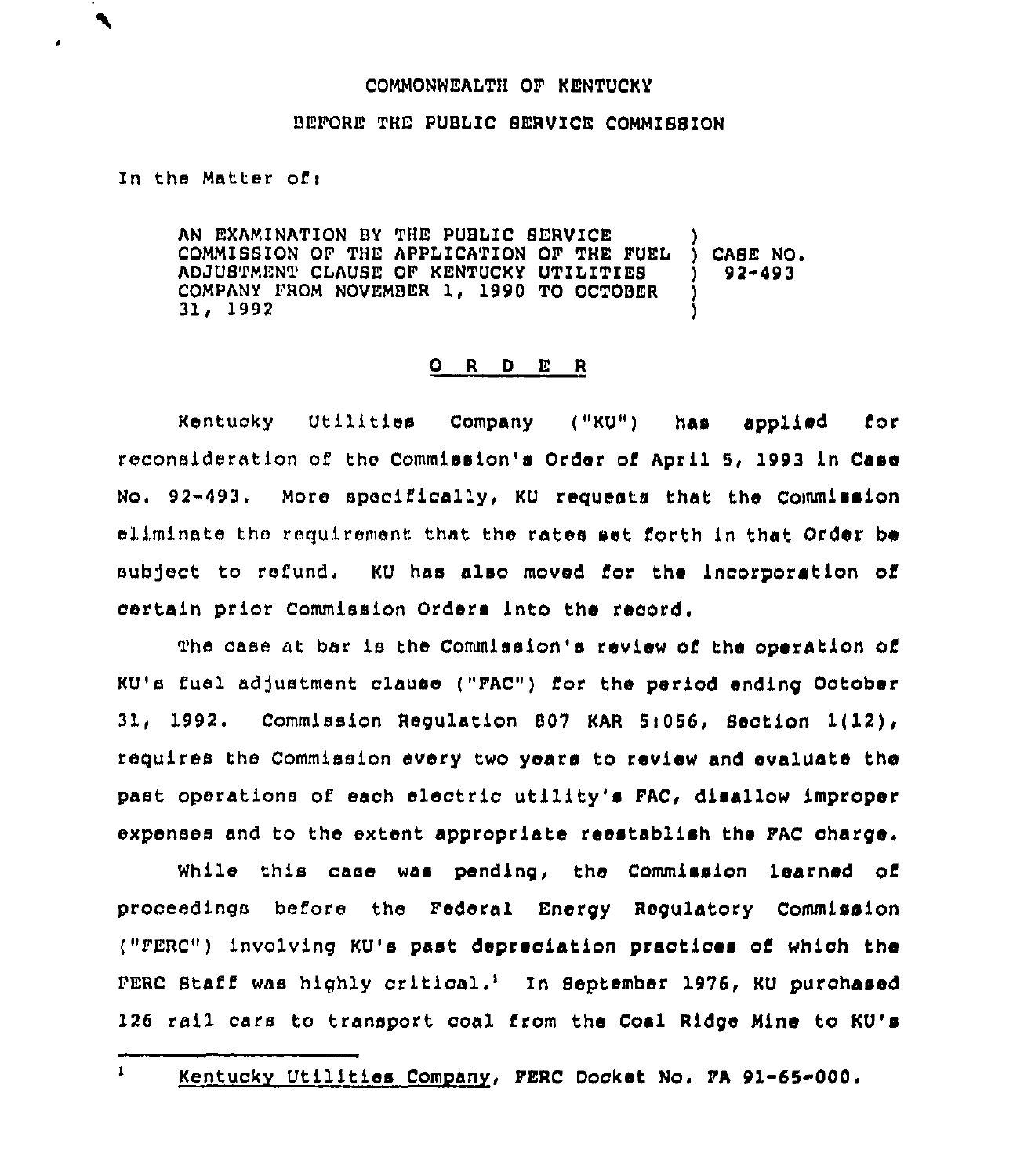Ghent Oeneration Station. KU used a 12-year service life to determine the depreciation rate and the amount to accrue as depreciation expense. KU recorded this depreciation expense as a fuel coat and passed this expense through its PAC. In 1988 when the rail cars' useful life had ended, KU ceased computing depreciation expense on them. At the same time, KU filed requests with the Kentucky Commission and FERC to recover from its customers the \$14.5 million buyout costs related to the Coal Ridge coal contraot through ite PAC. Both regulatory commissions granted their approval.<sup>2</sup> With the termination of the Coal Ridge coal contract, KU stopped using the rail cars. In <sup>1989</sup> it leased the cars for one year for 8600,000. In December 1990, it sold the cars for  $$3,049,200.$ 

FERC Staff recently audited KU's books and records and found that KU had failed timely to adjust the estimates of service life and salvage for accruing depreciation expense on the railroad cars. It further found that, after failing properly to adjust its depreciation accruals, KU incorrectly accounted for the proceeds from the subsequent rental and sale of the cars. The FERC Staff noted:

> The rental and subsequent sale of the coal cars was directly linked to the buyout of the Coal Ridge coal supply contract. The Company deferred the buyout costs in Account 186, and subsequently allocated those costs to future periods. The Company's termination of

 $\mathbf{z}$ Case No. 10214, Application of Kentucky Utilities Company for an Order Approving Certain Accounting Treatment of Amounts Paid for Coal Contract Release (Oct. 7, 1988); Kentucky Utilities Company, 49 P.E.R.C. 161,008 (Oct. 5, 1989).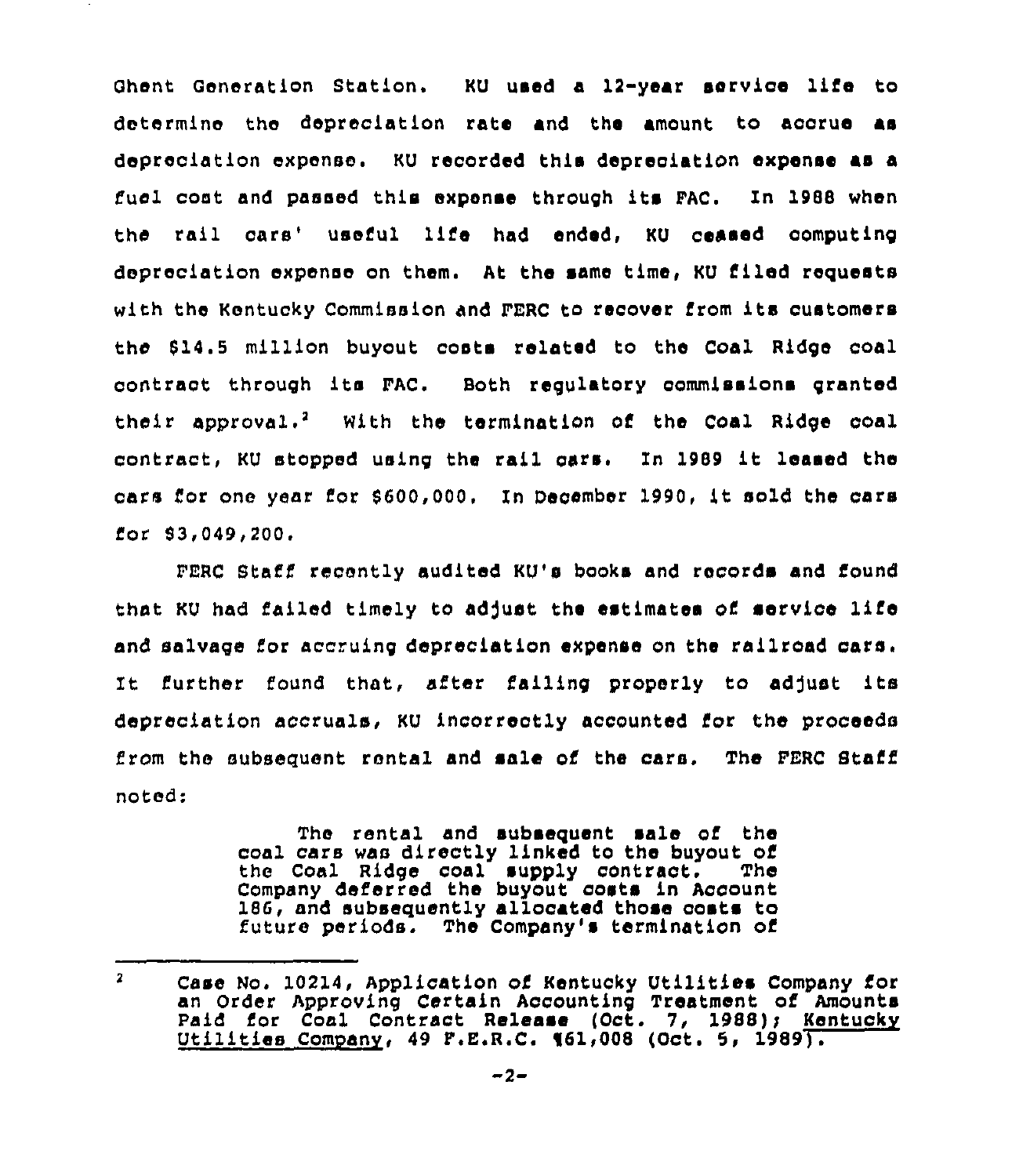the Coal Ridge contract and rental and sale of the coal cars resulted from the same event, namely shedding contracts and assets that no longer resulted in acquisition of fuel supply at the lowest economic cost to the utility. Therefore, the buyout cost and the proceeds from the rental and sale of the coal cars should have been similarly accounted for. This is of particular important [sic] here since the Company had received permission from regulatory authorities to defer the buyout costs in Account 186, and recover such amounts in future billings to customers.

 $\bullet$ 

 $\mathbf{u} = \mathbf{u} + \mathbf{u} + \mathbf{u}$ 

The cars became available for rental and subsequent sale as a result of the coal<br>buyout. Therefore, the Company should have Therefore, the Company should have reduced the buyout costs properly chargeable to the wholesale customers by the net proceeds from both the rental and the sale of the cars.

The failure to similarly account for the related transactions resulted in passing on the buyout costa to its customers through FAC billings while retaining the proceeds from the rental and sale of the coal cars for the benefit of stockholders.

Division of Audits, Fed. Energy Regulatory Comm'n, Results of the Examination of the Books and Records of Kentuckv Utilities Co. (FERC Docket No. FA91-65-000) at  $5 - 8$ .

The FERC Staff recommended that KU revise its current depreciation practices, perform certain correcting entries to account for the rental and sales proceeds properly, recompute its FAC billings for each period in which buyout costs were included as a cost of fuel, and make refunds to customers for any overcollected amounts.

KU contested the report's findings and requested a hearing before FERC. That hearing is scheduled for June 17, 1993.

 $-3-$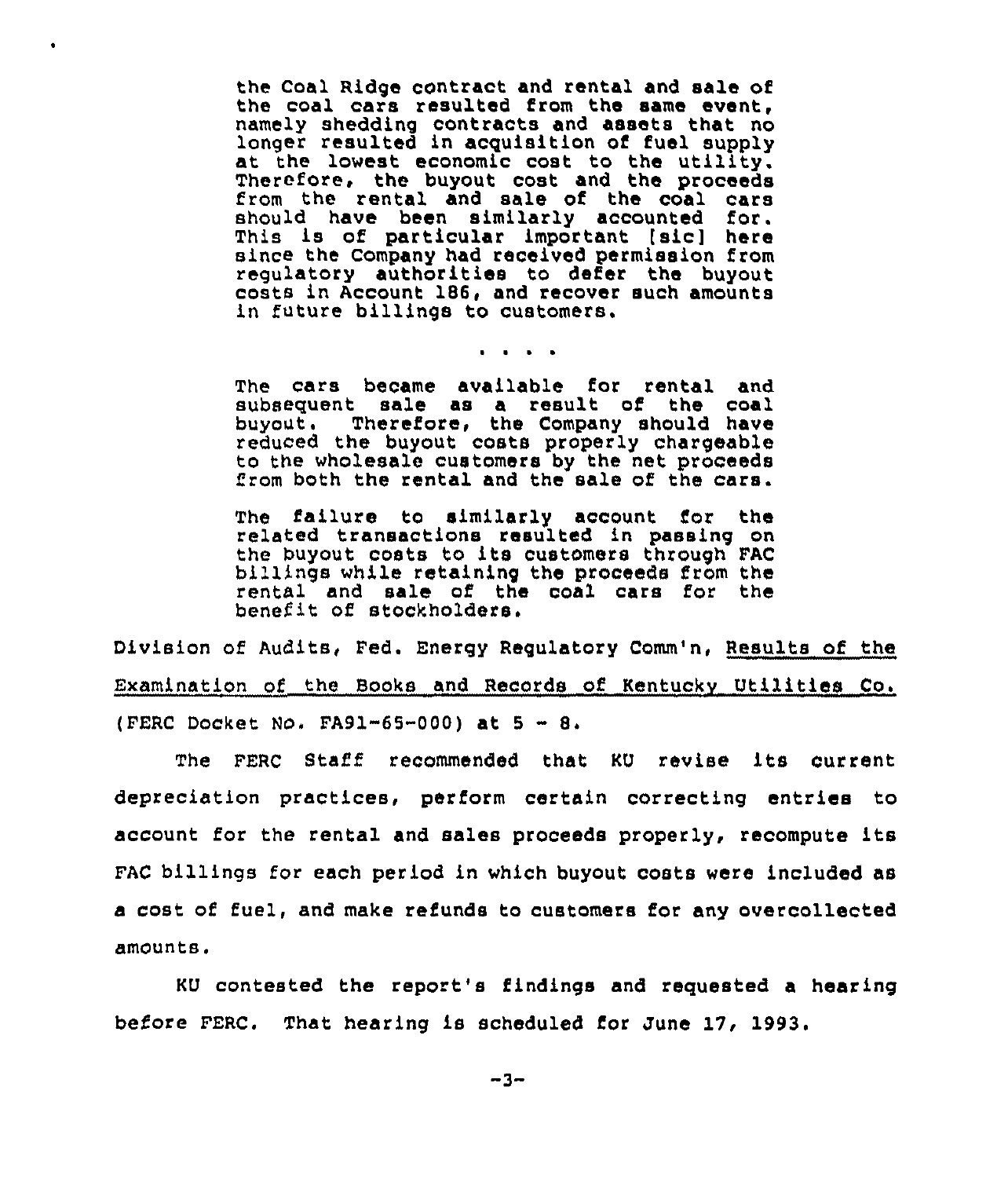In its Order of April 5, 1993, the Commission found that its review of KU's FAC should remain open until the FERC proceedings are completed and it had reviewed the evidence and argument presented there. No ruling was made on KU's application or the calculation of its FAC. The Commission further established new rates for KU which transferred certain FAC charges from KU's FAC rate to its base fuel rate. These new rates were made subject to refund.

 $\ddot{\phantom{0}}$ 

In its application for reconsideration, KU reguests that these rates not be made subject to refund. It advances four arguments in support of its request. First, KU argues that the Order of April 5, 1993 is inconsistent with prior Commission Orders in which the FAC billings involving the depreciation expenses in question were found to be reasonable and in compliance with all material respects with Commission Regulation 807 KAR 5:056.

This argument ignores several key facts. In none of the proceedings to which KU refers did the Commission make specific findings on KU's depreciation practices. Moreover, our prior actions do not preclude our review of the Coal Ridge contract buyout costs which are included in the current period under review. Approximately \$6 million of the buyout costs were passed through KU's FAC between November 1, 1990 and October 31, 1992. As KU failed to advise us of the rental and sale of its rail cars, these transactions are still subject to review to determine whether those portions of KU's FAC charges which are attributed to Coal Ridge

 $-4-$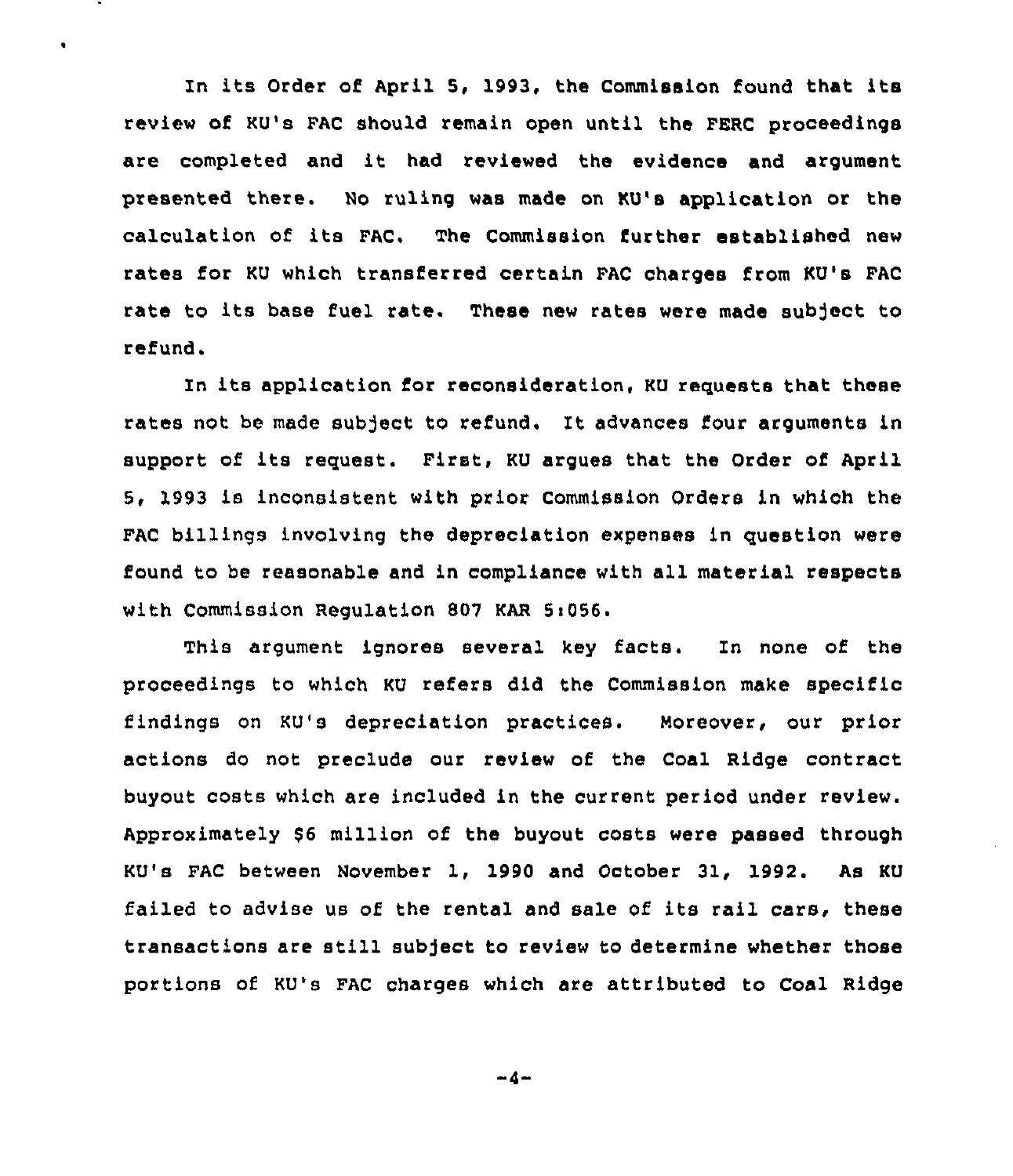contract buyout costs are proper FAC charges. Moreover, KU's present depreciation practices for rail cars are clearly a proper sub)ect of this FAC review.

KU next argues that the FERC proceeding involves only KU's wholesale customers, not its retail customers. It further argues that FERC's decisions are not binding on this Commission and have no applicability to KU's customers. If the Commission wishes to investigate KU's depreciation practices, KU asserts, then it must initiate its own investigation.

KU correctly notes that the Commission is not bound by FERC's actions in this matter. We have held this case in abeyance pending the outcome of the FERC proceeding solely for reasons of administrative convenience. Waiting until the conclusion of the FERC proceeding allows us access to all information assembled in that proceeding. Uiscovery in this case, therefore, will be reduced. KU will not be forced to respond to similar requests for information from different regulatory bodies.

KU also argues that the Order imposes undue and unnecessary administrative burdens. lt contends that credits to rakepayers will serve the same purpose as refunds. If the Commission finds any charges were improper, credits to then-current ratepayers could begin. This action will avoid the administrative burden of segregating and maintaining customer information.

Given the administrative burden which refunding may impose and the small size of any potential customer refund, we find that KU's proposal is reasonable and should be accepted in this

 $-5-$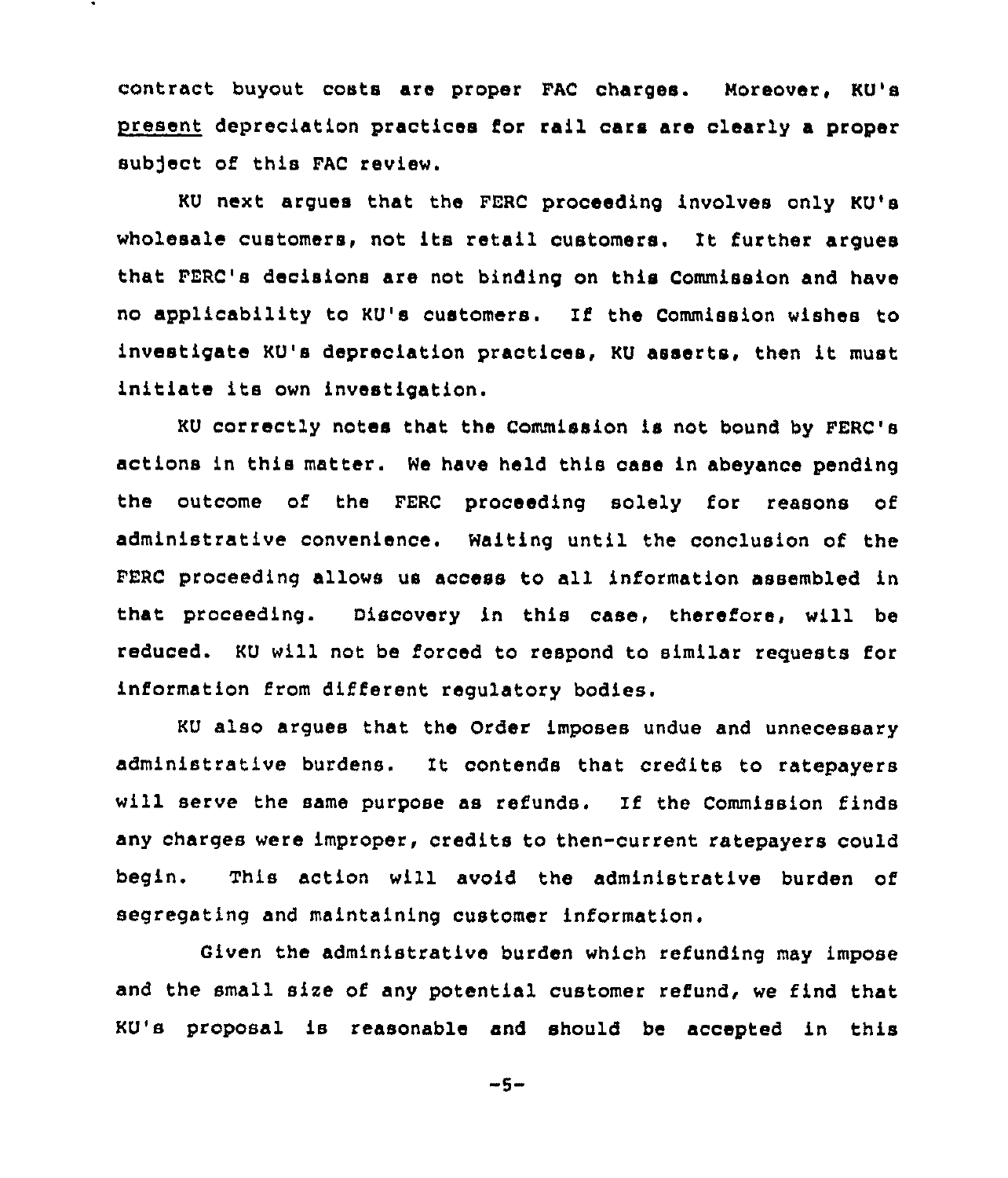instance. Its proposal is also consistent with our actions in prior FAC reviews conducted while Case No. 9631<sup>3</sup> was pending.

Having found that the rates established in the Order of April 5, 1993 should not be subject to refund, we do not address KU's argument that Commission Regulation 807 KAR 5:056 does not authorise refunds.

KU's motion to incorporate certain prior Commission Orders by reference is denied. KU can always argue that these Orders, or portions thereof, are supportive of any position advocated by KU.

IT IS THEREFORE ORDERED thati

1. KU's application for reconsideration is granted.

2. The words "subject to refund" are stricken from Finding Paragraph 5 and Ordering Paragraph 2 of the Order of April 5, 1993.

3. KU's Motion to Incorporate Prior Commission Orders by Reference is denied.

4. The record of Case No. 10214 is incorporated by reference into the record of this case.

5. Within <sup>20</sup> days of the date of this Order, KU shall file with the Commission two copies of all materials previously filed in FERC Docket No. FA91-65-000 by KU or any other party to that proceeding.

6. KU shall also file two copies of all materials subsequently filed in FERC Docket No. FA91-65-000 within 10 days of such material's filing with FERC.

 $\overline{\mathbf{3}}$ Case No. 9631, An Investigation Into the Fuel Procurement Practices of Kentucky Utilities Company.